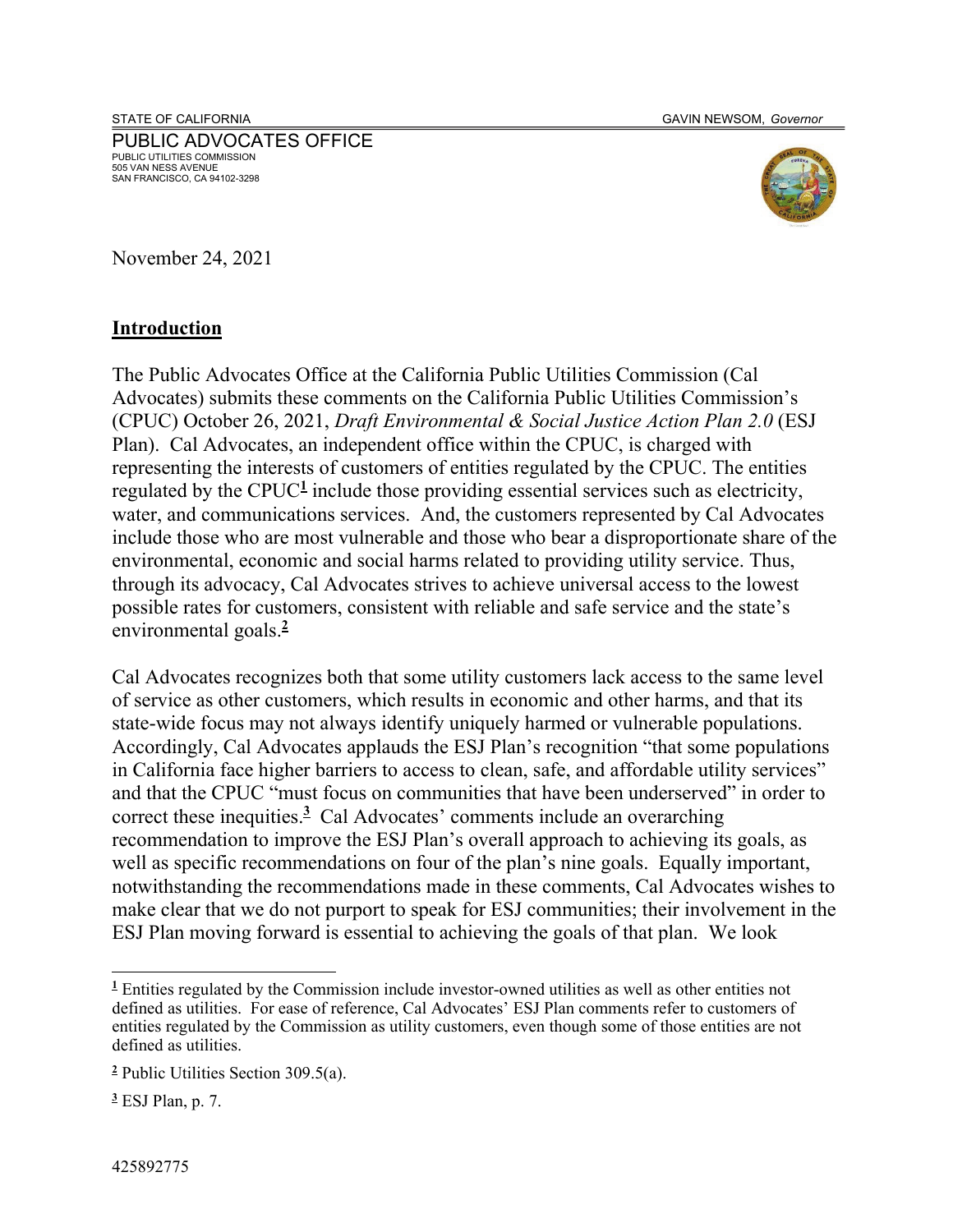forward to collaborating with them going forward.

# **Achieving the goals of the ESJ Plan requires meaningful engagement with members of ESJ communities.**

Recognizing the need for the CPUC to rectify the harms suffered by members of ESJ communities is not enough. The ESJ Plan will fall short of its laudable goals without more meaningful engagement with members of ESJ communities. An approach that is too "top down" will fail to capture priorities from the perspective of community members and will risk overlooking their most important concerns.

Some of the participants at the November 10, 2021 webinar expressed concerns with the CPUC's current level of community engagement. For example, one participant noted that meaningful participation of community members means more than just checking the boxes after a meeting or an event.**<sup>4</sup>** Another participant observed that "there is a difference between getting input from the community and having engagement from community, so if the CPUC is limited in doing engagement, then the plan should reflect these limitations."**<sup>5</sup>** These comments illustrate the importance of engaging ESJ communities in ways that will allow them to understand how the CPUC works, which proceedings will most impact their communities, and how they can participate to shape the outcome of CPUC decisions that impact their communities. Without engagement and buy-in from ESJ community members, the CPUC will be unable to eradicate the impact of years of decisions that failed to adequately reflect the CPUC's obligation to serve the interests of all Californians, including ESJ communities.

### **Goal 1: Consistently integrate equity and access considerations throughout CPUC regulatory activities**

To fully consider ESJ communities in the CPUC's decision making process will require a firm commitment and an expanded focus to identify, evaluate, and address issues potentially impacting those communities. Identifying potential ESJ issues from the outset of CPUC proceedings would allow parties to the proceeding more time to evaluate and address those issues.

**<sup>4</sup>** Ayesha Abbasi, Asian Pacific Environmental Network. Mary Gordon, West Oakland Indicators Project, also advocated for meaningful community input.

**<sup>5</sup>** WebEx comment of Jorge Rivera; Clovis Honore of GRID Alternatives cautioned that it is important to recognize that not all members of ESJ communities share the same beliefs as some groups that purport to represent those communities, and that it is important to hear from grass roots Community Based Organizations (CBO).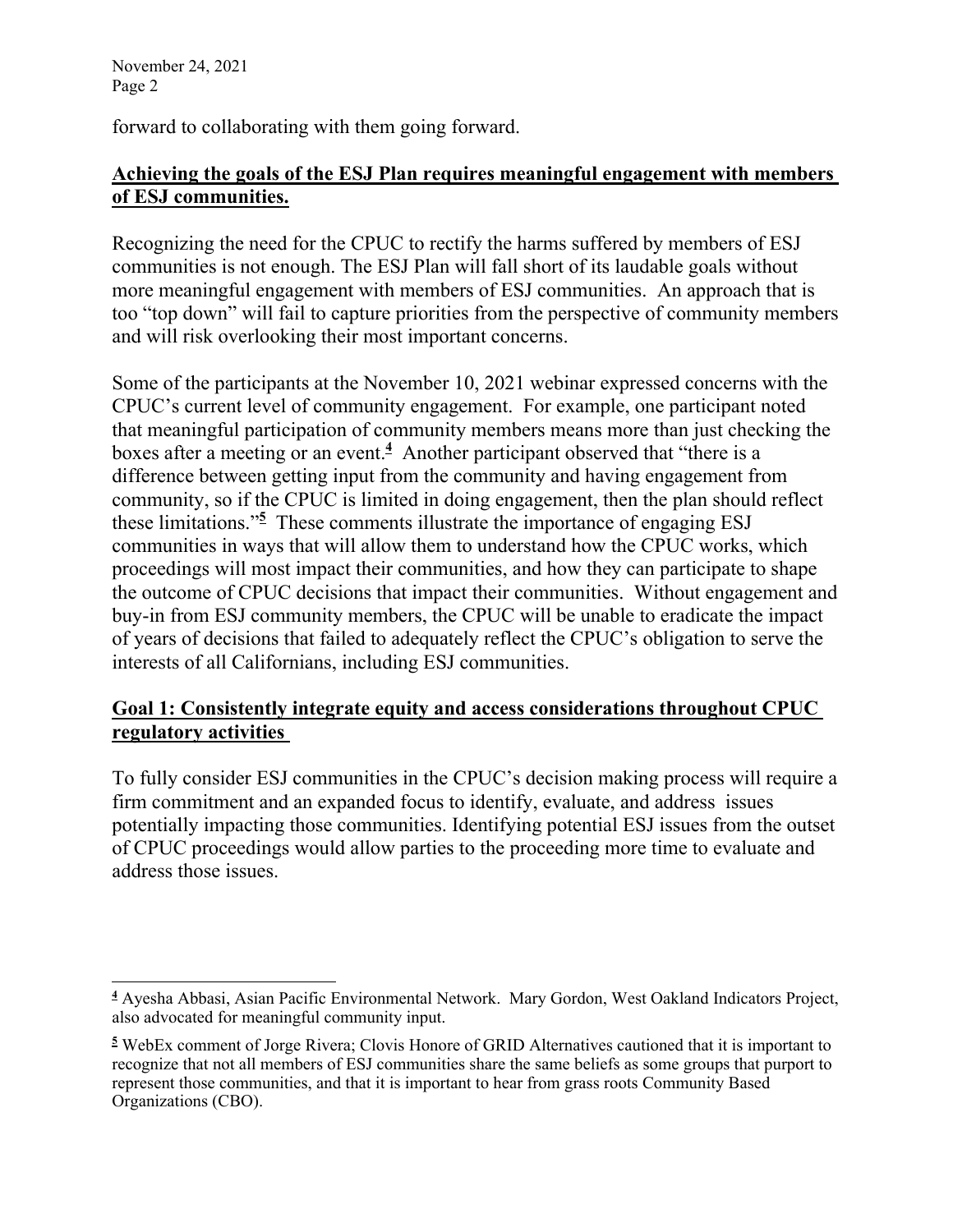The CPUC should require applicants to identify relevant ESJ considerations in applications filed with the CPUC.<sup>6</sup> The CPUC should adhere to similar requirements in its own processes by identifying ESJ considerations in its Scoping Memos,<sup>2</sup> orders instituting rulemakings and investigations, and CPUC meeting agenda discussions.**<sup>8</sup>**

### **Goal 3: Strive to improve access to high-quality water, communications, and transportation services for ESJ communities**.

It is important to improve access to quality water, communications, and transportation services for ESJ communities, but mere access to those services is insufficient. Those services, as well as energy, must be offered at prices that members of ESJ communities can afford. The Commission oversees programs that allow qualifying customers to obtain services at more affordable prices, including the California Alternative Rates for Energy (CARE) program, the Lifeline Program and California Advanced Services Fund (CASF) for communications services, and California Alternate Rates for Water (CARW) Program. Despite these and other programs, customer bills continue to rise, so it is important that the CPUC's goal of improving access to essential services for ESJ communities include a commitment to improving access to essential services that are affordable to those communities.

# **Goal 5: Enhance outreach and public participation opportunities for ESJ communities to meaningfully participate in the CPUC's decision-making process and benefit from CPUC programs.**

One of the barriers to participation in CPUC proceedings by ESJ communities is their lack of knowledge of CPUC proceedings and the potential impact of those proceedings on their communities. To facilitate communications with ESJ customers, the CPUC should develop a comprehensive list of organizations (at the local, regional and statewide basis) that serve ESJ communities. As a starting point, the CPUC should query utilities and other regulated entities for lists of organizations that serve ESJ communities.

The CPUC should also develop a program to encourage customers to provide their contact information to the CPUC so that CPUC staff could communicate directly with utility customers about matters that impact them. This program might include a sign-up option on the CPUC's website and a requirement that regulated entities inform their customers of the option to sign up for CPUC emails on matters that impact customers.

<sup>&</sup>lt;sup>6</sup> See Rule 2.1(c) of the CPUC's Rules of Practice and Procedure, which requires applications to identify "relevant safety considerations" among the issues to be considered in the proceeding.

<sup>&</sup>lt;sup>7</sup> Commission Rule 7.3 currently requires the assigned Commissioner to issue a scoping memo for each proceeding, including issues to be addressed.

**<sup>8</sup>** Commission agenda items currently identify "safety considerations" for each agenda item. See e.g. Public Agenda 3497, available at  $424017649.$ pdf (ca.gov)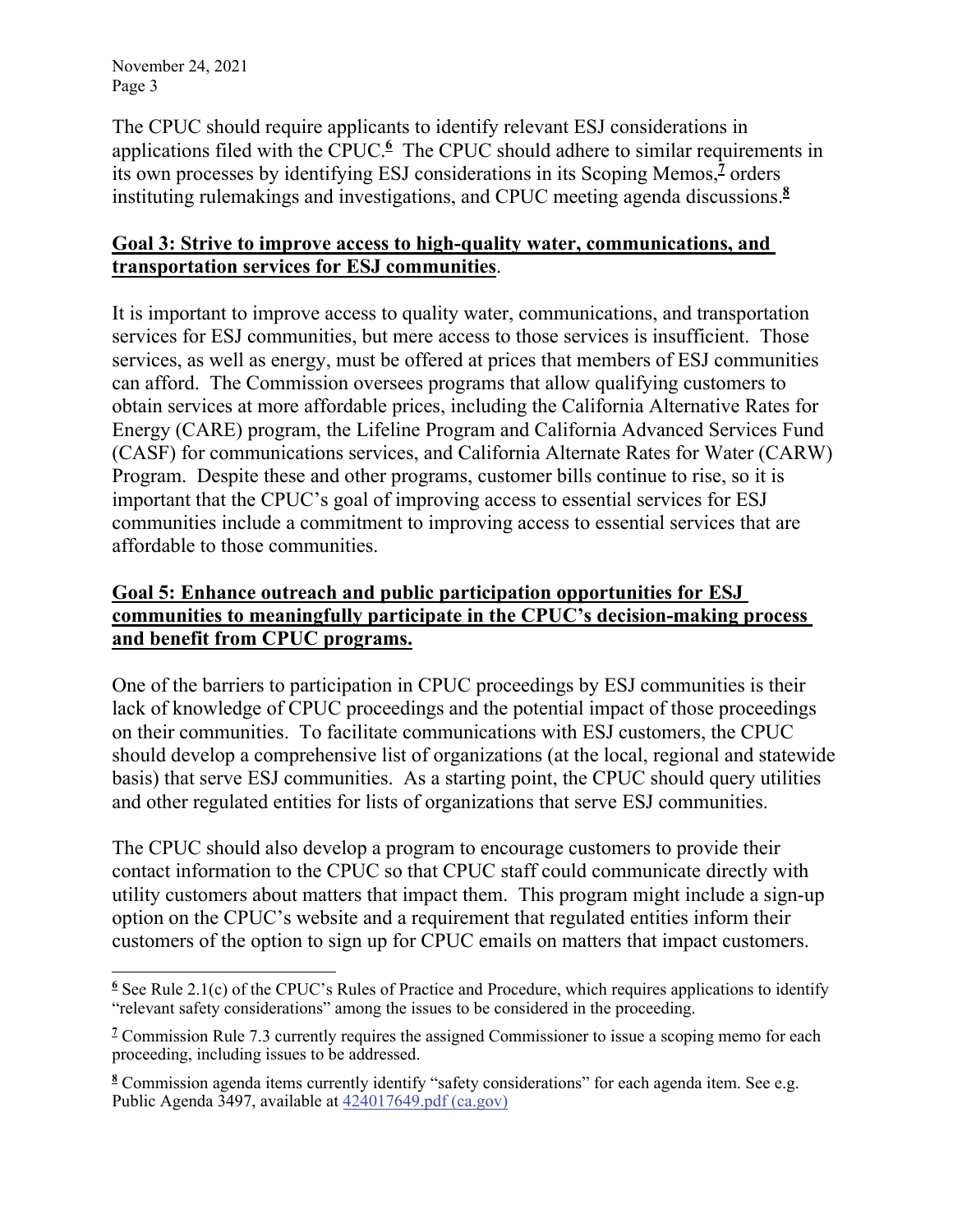Monthly newsletters that summarize new CPUC proceedings and provide updates to ongoing proceedings are another way to make information about CPUC proceedings more accessible to ESJ communities. The recipients of these monthly newsletters would be organizations that serve ESJ communities,**<sup>9</sup>** as well as individuals that express an interest in the newsletter. The content of the newsletter should itself be determined in collaboration with community organizations, and include information about proceedings, service lists and the CPUC website. This information should also be available on the CPUC website.

The CPUC should also conduct qualitative, on the ground research in collaboration with ESJ community members about utility-related issues that impact them, via interviews or surveys. Also, the CPUC should require utilities to survey ESJ community customers regarding the effectiveness of certain utility communications. For example, it would be useful to know how many customers recalled receiving notices of public participation hearings (PPH) and whether they understood the contents of the notices. Such surveys should be managed by CPUC staff.

The CPUC should enhance collaboration with community-based organizations (CBOs) that serve ESJ communities by convening regular working group meetings that provide a venue for continuous engagement on the goals of the ESJ Plan and a platform for continuous feedback on the ESJ Plan. The precise topics and schedule for these meetings should be developed based on the needs and requests of the CBOs. An important topic would be whether CPUC community engagement efforts have fallen short of what is needed to foster meaningful participation by ESJ communities.**<sup>10</sup>**

In addition, because regular participation in a working group may require a commitment of time and other resources that exceeds the capacity of some organizations, the CPUC should consider holding an annual conference for ESJ community leaders. The purpose of the conference would be to allow ESJ community leaders to learn about current issues across the entities regulated by the CPUC and the potential impact of those issues on their communities. The potential value of such a conference, as well as the topics and logistics, should be discussed and developed in coordination with CBOs that serve ESJ communities.

The ESJ Plan observes that in response to the COVID-19 pandemic, the CPUC shifted its business activities to virtual platforms. which facilitated public access to CPUC meetings

<sup>&</sup>lt;sup>2</sup> This is one use for a CPUC-compiled list of organizations that serve ESJ communities as described on page 3 of these comments.

**<sup>10</sup>** See footnotes 4 and 5 at page 2 of these comments, referencing the November 10, 2021, webinar.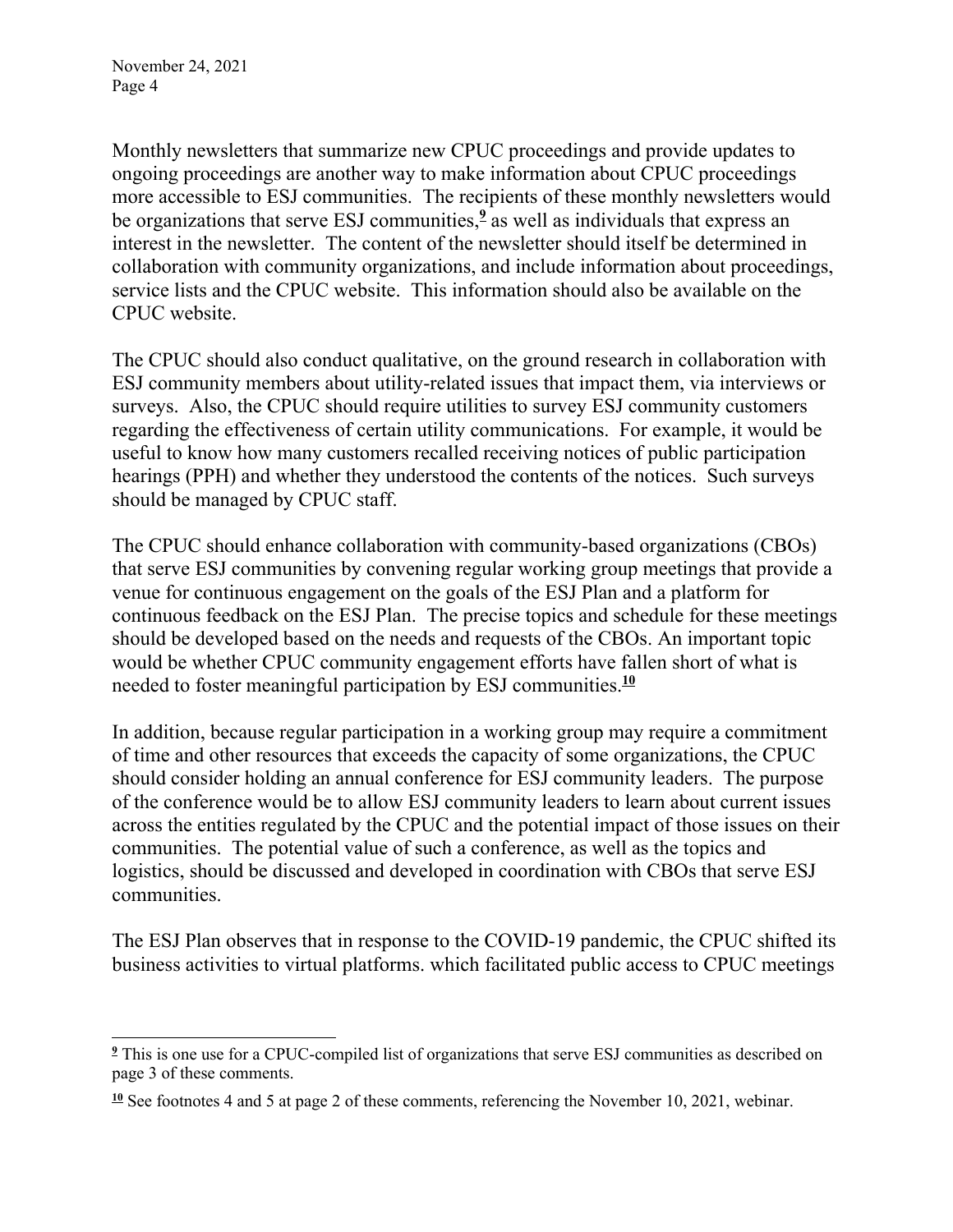and hearings.**<sup>11</sup>** The ESJ Plan notes that even after the CPUC transitions back to inperson meetings "it is likely that virtual engagement opportunities will remain to ensure enhanced and broader access is still available to ESJ communities and the public."**<sup>12</sup>** The CPUC should ensure that virtual engagement opportunities remain for the foreseeable future. Virtual engagement, including by phone<sup>13</sup> and other platforms, removes one of the barriers to the participation of ESJ communities in CPUC proceedings. Moving forward, the Commission must continuously strive to remove barriers to participation and uplift the voices of those most negatively impacted by the environmental, economic, and social consequences of utility service provision and/or their lack of access to the level of utility service that is available to other customers.

### **Goal 9: Monitor the CPUC's environmental and social justice efforts to evaluate how they are achieving their objectives.**

In February 2021, the CPUC hosted the working group "Tracking and Measuring: Data Collection to Better Understand CPUC Impact in ESJ Communities." This group focused on quantitative data and issues of collection, transparency, tracking, and impact on ESJ communities.**<sup>14</sup>** Accurate data that reflects the location of ESJ communities, along with their access to services and proximity to environmental hazards is one important tool for identifying problems and developing solutions to the inequities faced by ESJ communities. The CPUC is uniquely positioned to collect and store data that supports the analysis of problems facing ESJ communities, as well as potential solutions.

Many of the CPUC's energy-related programs use the CalEnviroScreen tool<sup>15</sup> to evaluate and prioritize investment in communities disproportionately affected by air pollution and facing socioeconomic burdens. Other tools for identifying ESJ communities include maps prepared by the Home Owner's Loan Corporation (HOLC). Areas identified as "C - Definitely Declining" or "D - Hazardous" from the 1930s HOLC maps, indicate the location of ESJ communities that were historically redlined and continue to experience lower access to broadband. The California Interactive Broadband Map illustrates areas that are served versus those that are unserved with fixed broadband deployment.**<sup>16</sup>**

**<sup>14</sup>** ESJ Plan, Appendix B, p. 54.

**<sup>11</sup>** ESJ Plan, p. 17.

**<sup>12</sup>** ESJ Plan, p. 17 (emphasis added).

**<sup>13</sup>** The importance of allowing phone participation in CPUC meetings was illustrated by the difficulties that many individuals experienced in using webex to participate at the November 3, 2021, webinar on the ESJ Plan.

**<sup>15</sup>** The California Environmental Protection Agency's Office of Environmental Health Hazard Assessment developed the Cal EnviroScreen

**<sup>16</sup>** Available at: https://www.broadbandmap.ca.gov/